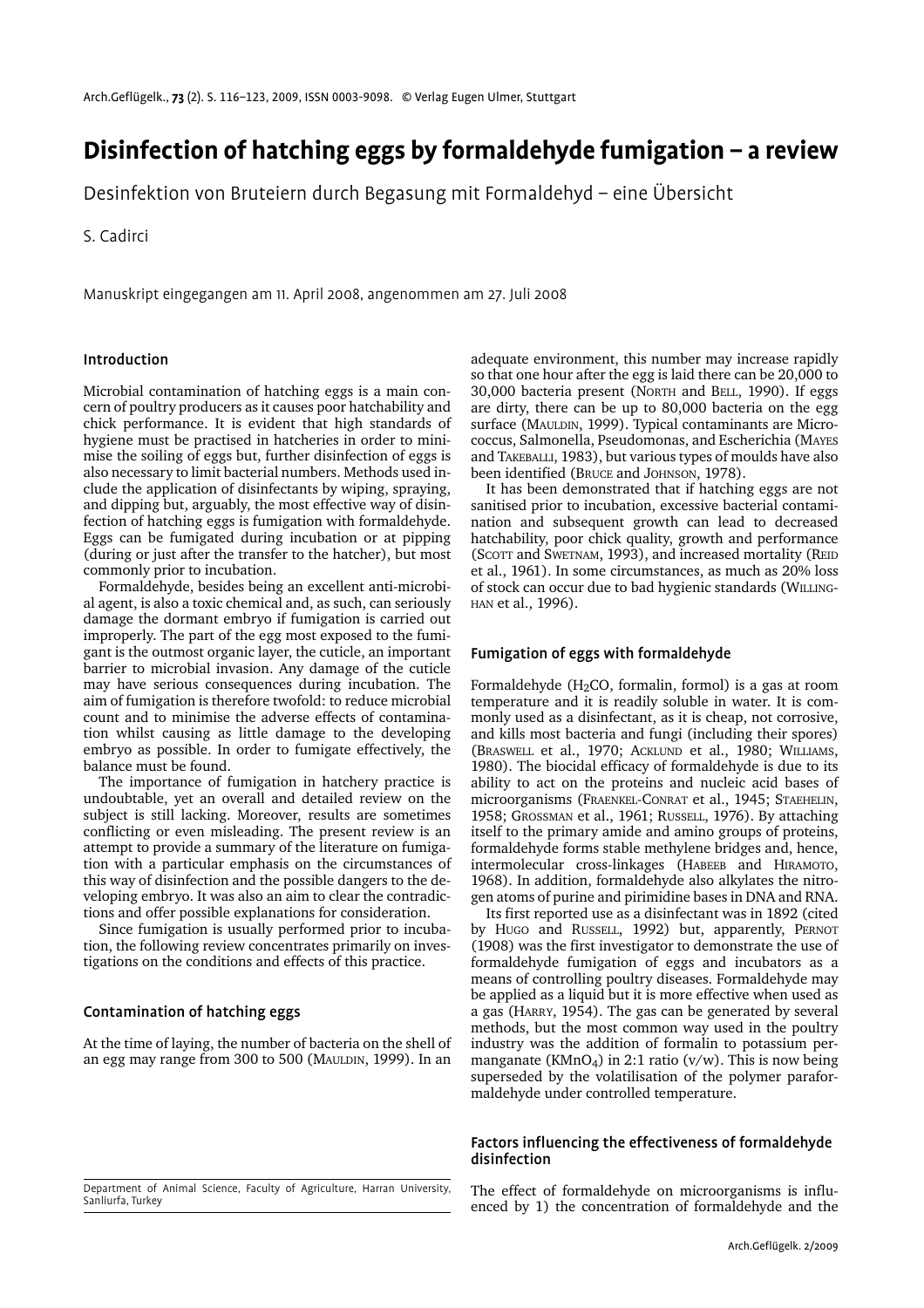duration of exposure, 2) humidity (water content in the microorganisms), 3) temperature and 4) the amount of organic matter on the shell surface.

#### *Concentration of formaldehyde and duration of fumigation*

For effective disinfection, it is necessary to use formaldehyde in concentrations adequate for the duration of exposure. The minimum and maximum concentrations for the effective and safe use of formaldehyde have been the subject of many studies. Factors such as the size of the fumigation chamber, duration of exposure and temperature influence the amount of formaldehyde necessary for sufficient fumigation.

LANCASTER and CRABB (1953a) found that, in order to kill S. pullorum on the shell using a 20 minute fumigation period, a minimum concentration of 600 mg formaldehyde per  $m<sup>3</sup>$  (i.e. 10 g paraformaldehyde or 45 ml of 40% formalin and 30 g KMnO<sub>4</sub>) at 21 $\degree$ C is necessary. In a later study, WILLIAMS (1970) demonstrated the effect of fumigation on microorganisms by using three levels of fumigant for 20 minutes at room temperature (25°C). He showed that fumigation using 1.2 ml formalin and  $0.6$  g KMnO<sub>4</sub> per cu.ft (cubic feet) (i.e. 565 mg released formaldehyde per m3) kills 99.8% of microorganisms on the shell surface. Greater concentrations (i.e. 1696 mg released formaldehyde per m<sup>3</sup>, and 2827 mg released formaldehyde per m<sup>3</sup>) showed no significantly different effect.

The air space of the fumigation chamber is the main factor to be taken into account when calculating how much formaldehyde is needed to gain the desired concentration. Other factors, such as the extent of absorption by water on the walls and the rate at which the gas escapes from the chamber, also influence the amount of formaldehyde necessary (HARRY, 1954). HARRY (1954) pointed out that faulty ventilation louvres or accumulation of polymerised formaldehyde reduces the concentration in the chamber, and thus it is important to regularly determine the formaldehyde concentration at the end of the fumigation in order to confirm that an adequate level has been maintained.

Studies investigating the effect of different exposure times were also carried out. FURUTA and SATO (1977) fumigated artificially contaminated eggs using 40 ml formalin and 20 g KMnO<sub>4</sub> per m<sup>3</sup> (i.e. 533 mg released formaldehyde per m3) at room temperature (25°C) for 0.5, 1, 2, and 3 hours. They found that, when the eggs were heavily contaminated (105 or more organisms), a small number of bacteria  $(10^0 - 10^1)$  always survived after fumigation regardless of exposure time; complete disinfection of the shell surface was not possible. In contrast, when the egg shell was less contaminated (up to 104 organisms) fumigation for 30 minutes already ensured complete disinfection.

Several investigators studied the effects of concentration of fumigant and exposure time on hatchability, and they had different results. PROUDFOOT and STEWART (1970) examined the possible effects of varying both the concentration of fumigant and the duration of exposure to fumigant. In a later experiment, FURUTA and WATANABE (1978) varied only the duration of exposure to fumigant while keeping the concentration constant. Neither of these investigations reported significant decrease in the overall hatchability. However, in a more recent work (ELIBOL et al., 2003), a significant relationship between embryonic mortality, duration of fumigation and the concentration of formaldehyde was found. The authors fumigated eggs for 20 and 40 minutes with the following concentrations in each case: 42 ml formalin and 21 g  $KMnO<sub>4</sub> m<sup>3</sup>$  (i.e. 560 mg released formaldehyde per m3) and 56 ml formalin and

28 g KMnO<sub>4</sub>. (i.e. 747 mg released formaldehyde per m<sup>3</sup>). A significant decrease (8%) in hatchability was reported when the formaldehyde fumigations were used at higher duration and higher concentration.

The effective concentration of formaldehyde depends upon the temperature in the fumigation chamber. It has been demonstrated by LANCASTER and CRABB (1953b) that at an incubation temperature of 37.5°C, the terminal formaldehyde concentration for effective 20-minute disinfection should be at least 6 to 7 mg per cu.ft (212 to 247 mg per m<sup>3</sup>). At room temperature  $(25^{\circ}C)$  the value should be not less than 17 mg per cu.ft  $(601 \text{ mg per m}^3)$ . If a 10-minute exposure period is used at an incubation temperature of 37.5°C, the final formaldehyde concentration should be 25 mg per cu.ft (883 mg per  $m<sup>3</sup>$ ). These values were established with experiments on Salmonella (LANCASTER and CRABB, 1953a, LANCASTER et al., 1954) using the iodometric assay method developed by ROMIJN (cited by WALKER, 1953).

#### *Humidity*

If formaldehyde is used as a vapour phase disinfectant, its activity is influenced by the relative humidity (RH) because the gas particles are carried by water droplets. Thus, the killing power of formaldehyde for bacteria is higher in a warm, humid atmosphere than in cool, dry conditions (WRIGHT and TRUSCOTT, 1954). Hence, there may be benefits in keeping the relative humidity high (75% or more) during disinfection. Furthermore, microorganisms become more active and take up the fumigant at a faster rate as the humidity increases (HARRY, 1954; EKELENBURG, 1991). In an early study, WILSON (1949) observed that the bactericidal effect of formaldehyde was maximal at 68% RH. His findings were supported by LANCASTER and CRABB (1953b). Similarly, HARRY (1954) observed that RH of 67–90% during fumigation caused an over 99.5% reduction in bacterial count. However, throughout his experiment, he varied not only humidity but also the temperature and the volume of formalin, thus it is not possible to compare the effect of differing humidities independently from the other factors. This need was satisfied later by PROUDFOOT and STEWART (1970). They investigated whether higher RH would negatively affect hatchability. The authors compared the effect of 49–58% and 60–78% RH during fumigation using 1.5 ml formalin and  $1 \text{ g }$  KMnO<sub>4</sub> per 0.02832 m<sup>3</sup> (i.e. 707 mg released formaldehyde per m<sup>3</sup>) at 31°C to 37°C, and found no significant reduction in hatchability. Hence, they concluded that a relative humidity of 60–78% did not have a deleterious effect on hatchability, and can be safely used for maximum germicidal benefit. In contrast to this report, RUSSELL and HUGO (1987) considered the literature on the subject to be conflicting and concluded that no increase in efficacy occurs at relative humidities above 50%.

Finally, it has to be noted that because formaldehyde gas becomes a relatively weak bactericide when dissolved in water, the accumulation of water on the surfaces should be avoided.

#### *Temperature*

High temperature is necessary for high levels of humidity because at higher temperature the gaseous phase is able to keep the vapour in a higher concentration, that is, the saturation time is delayed (EKELENBURG, 1991; RUSSELL and HUGO, 1987). However, there is a limit to the application of high temperature. In the freshly laid egg, the embryo contains 30000–60000 cells and is usually referred to as a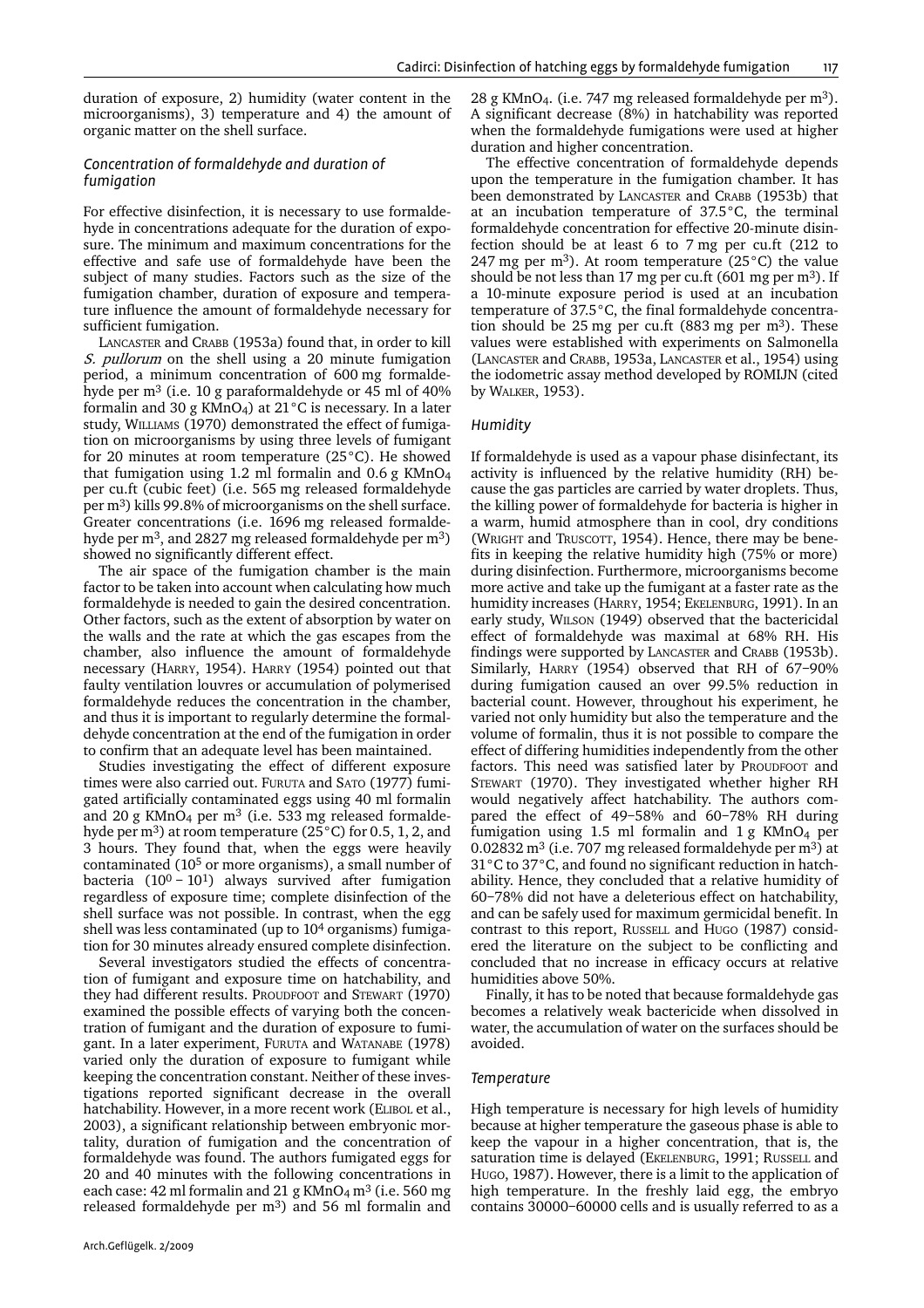Stage X embryo (EYAL-GILADI and KOCHAV, 1976). To maintain dormancy of the embryo, the egg should be kept below physiological zero. Temperatures ranging from 20– 21°C to 25–27°C have been defined as the physiological zero for fowl (EDWARDS, 1902; FUNK and BIELLIER, 1944; LUNDY, 1969). EKELENBURG (1991) suggested that temperature during fumigation should not exceed 25°C. Experiments by PROUDFOOT and STEWART (1970), however, showed no adverse effects on hatchability when fumigation temperatures ranged from 23°C to 37°C. It is a standard commercial practice to fumigate eggs at 25°C.

## *Organic matter*

The presence of organic matter, such as blood, faeces, soil, food residues, is one of the most important factors which will influence disinfectant activity. Organic matter on the egg surface reduces the efficacy of the fumigant because the active agents are inactivated by the contaminant (EKELENBURG, 1993). Furthermore, the antibacterial activity can be reduced due to chemical reaction between the fumigant and the organic matter. EKELENBURG (1993) suggested that formaldehyde may react with the proteins of the organic matter, so becoming neutralised, and thus a smaller amount is available for attacking microorganisms. The most effective way of avoiding the influence of organic matter on the disinfectant is to control the hygiene of the environment.

## Effects of formaldehyde

During fumigation, formaldehyde comes into contact not only with the surface microorganisms but also with the egg shell itself and, if absorbed, with the embryo. The concentration of absorbed formaldehyde (in the shell and in the albumen) was determined by WILLIAMS and SIEGEL (1969) using 565 mg released formaldehyde per  $m<sup>3</sup>$ . The authors concluded that the level of fumigant detected in the egg was far lower than the toxic level. However, CADIRCI (1997) pointed out that the toxic level of formaldehyde for the early embryo has not yet been determined. In an experiment investigating the toxic effect of pre-incubation fumigation, he used 600 mg released formaldehyde per  $m<sup>3</sup>$  (a concentration near to that applied by WILLIAMS and SIEGEL, 1969) and exposed the eggs to 15, 30, and 60 minutes of fumigation. It was found that the toxic effect of formaldehyde is the highest at 60 minutes exposure. The experiment also showed that this effect is most pronounced in eggs obtained from young (38–39 weeks of age) hens. The effects of parental age on embryo viability in fumigated eggs are discussed in a later section of this review.

#### *Effect of formaldehyde on cuticle*

HARRY (1954) reported that the union of the egg shell surface and formaldehyde was not chemical as the latter could easily be removed by soaking the shell in water. The egg shell, however, is covered with the organic layer of cuticle (protein content is 90%) (BAKER and BALCH, 1962), and formaldehyde alkylates the amide and amido groups of proteins (RUSSELL, 1976). Because the cuticle is one of the shell's main physical barriers preventing the passage of microorganisms, it would be important to know whether or not fumigation damages this layer. Yet, the literature on the possible deleterious effects of fumigation on the cuticle is limited.

The first experiments on cuticle degradation caused by fumigation did not provide useful answers. Using a pro-

tein-specific dye (Edicol Supra Pea Green H) BALL et al. (1975) found that fumigation damages the cuticle. They partially covered eggs with fumigant-proof material prior to fumigation. After fumigation the proofing was removed and the eggs were stained with the dye. The staining on the exposed part of the shell was less intense indicating that fumigation had partially degraded the cuticle. When previously coloured eggs were exposed to repeated fumigation, a reduction of colour intensity was observed. The authors therefore concluded that fumigation damages the cuticle, and recommended the avoidance of unnecessary use of fumigation. However, they used formic acid (a weak acid generated by the reaction of formalin and  $KMD<sub>3</sub>$ ) instead of formaldehyde (generated by the reaction of formalin and  $KMnO<sub>4</sub>$ ). Weak acids are commonly used for the removal of the cuticle as a standard laboratory procedure (VADHERA et al., 1970); therefore the reduction of cuticle by fumigation with formic acid was predictable. Indeed, eggs should not be fumigated with formic acid.

In a later investigation WHISTLER and SHELDON (1989) used shell conductance as a tool to examine the effects of formaldehyde on the cuticle. They based their hypothesis on the fact that the cuticle provides a waterproof barrier on the shell and assumed that damage to the egg shell's cuticle cover leads to increased water loss by the embryo. They fumigated eggs using 1.198 ml formalin and 0.599 g KMnO4 per cu.ft (i.e. 564 mg released formaldehyde per m3). The authors found no change of conductance with the treatment. In an earlier study, SPARKS (1985) had shown that the cuticle does not normally prevent gas (water vapour) exchange between the egg and its environment, thus it does not influence the conductance of hen's eggs. Nevertheless, WHISTLER and SHELDON (1989) concluded – incorrectly – that the cuticle was probably not affected by the exposure of eggs to the gas. The observation made by SPARKS (1985) is in agreement with the conclusions of other authors that the cuticle on the shell surface has no apparent role in the gas exchange (WANGESTEEN and RAHN, 1970 and 1971; TULLETT and BOARD, 1977; PAGANELLI et al., 1978; RAHN et al., 1979; KAYAR et al., 1981; BOARD, 1982; TRANTER et al., 1983; SPARKS and BOARD, 1984). Thus, it seems that shell conductance is not a suitable parameter for measuring possible damage of the cuticle.

In contrast, a connection between cuticle quality and water uptake does exist. The cuticle is a major barrier to water movement between the egg and its environment (BOARD and HALLS, 1973; SPARKS and BOARD, 1984; SPARKS and BURGESS, 1993). It has been demonstrated that eggs with damaged or missing cuticle take up more water than eggs covered with cuticle of good quality (SPARKS and BOARD, 1984). Water uptake, as measured by a gain in weight, is therefore a good indicator of the effectiveness of an egg's integument in preventing penetration by microorganisms (BOARD and HALLS, 1973). A further investigation by CADIRCI (1997) demonstrated that fumigating hatching eggs at 25°C with 600 mg formaldehyde gas released per m3 for 15, 30 or even 60 minutes does not significantly change the water uptake of the eggs. The same study has also shown that, although it is not an indicator of cuticle damage, conductance of the egg shell also remained unaffected by formaldehyde-fumigation at these exposures.

#### *Effect of formaldehyde on embryo viability*

Embryonic death can occur naturally and it is a generally recognised, well documented phenomenon (PAYNE, 1919; BYERLY, 1930; BRONKHORST, 1933; ROMANOFF, 1949). It can be influenced by several factors such as nutrition, manage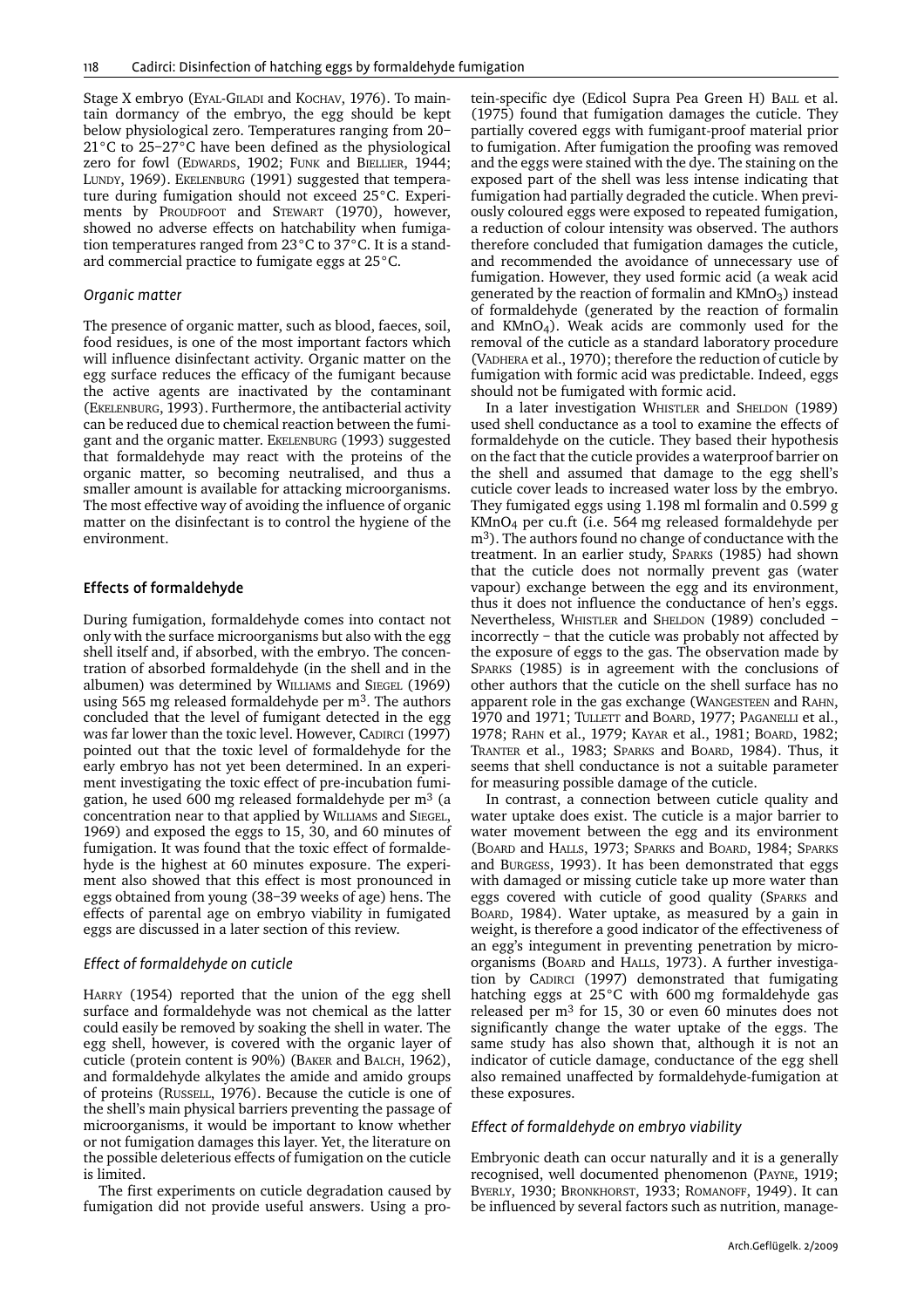ment and inheritance (BEER, 1969; ABBOTT, 1975; JASSIM et al., 1996). Embryonic mortality shows a two-peak pattern (PAYNE, 1919). The first phase is during the first week of incubation, in synchrony with the period of lactic acid production, and occurs during a change in carbon dioxide elimination (JASSIM et al., 1996). It is also the time when mesonephrons, part of the embryonic kidney, first function (BYERLY, 1930). The second, larger, peak is during the last few days of incubation. It coincides with the period when demand for oxygen increases significantly (JASSIM et al., 1996).

It is known (RUSSELL, 1976) that formaldehyde acts on proteins and also on nucleic acids. It is feasible that formaldehyde gas diffused into the egg at an early stage of embryonic development will alkylate the nitrogen atoms of purine and pirimidine bases in DNA and RNA thus inhibiting their function. This, in turn, it can block embryonic development at an early stage, even prior to incubation. Fumigation near the time of hatching can also result in embryo mortality. The reason is that formaldehyde a hazardous gas may damage airways and lungs, when inhaled.

#### *Relationship between embryo viability and storage of eggs before and after fumigation*

CLARENBURG and ROMIJN (1954) noted that prolonged storage of eggs at low temperatures prior to fumigation resulted in poor quality of hatch and approximately 10% difference in hatchability between the fumigated and unfumigated group. However, the authors recorded neither the storage time nor the temperature. Post-fumigation storage has also been reported to decrease hatchability if the eggs are packed immediately after treatment, with a severe decline in hatchability if the eggs are stored for up to 15 days. This was first demonstrated by PROUDFOOT and STEWART (1970). The authors suggested that it may be caused by a combination of polymerised formaldehyde deposited on the egg surface and free formaldehyde diffusing through the shell during fumigation. They noted that 24 hour ventilation is necessary for optimum hatchability. FURUTA and WATANABE (1978) demonstrated that hatchability was not reduced if the eggs were stored for up to 14 days after fumigation with fumigant generated with 40 ml formalin and 20 g KMnO<sub>4</sub> per m<sup>3</sup> (533 mg formaldehyde per m3), for 0.5, 1, 2, and 3 hours.

It is generally accepted that hatching eggs can be stored for up to 14 days prior to placing them into setters for incubation. Storage within this period does not influence the rate of mortality provided fumigation is carried out properly and eggs are aired throughout afterwards. After this period, however, embryos become more sensitive and the likelihood of embryonic death or damage due to fumigation increases.

## *Relationship between embryo viability, flock age and strain*

WILLIAMS and GORDON (1970) carried out an experiment to investigate the effects of formaldehyde on hatching eggs in relation to flock age and strain (White Leghorn and White Rock). They fumigated eggs for 20 minutes using 6 ml formalin and 3 g  $KMnO<sub>4</sub>$  per cu.ft (i.e. 2827 mg released formaldehyde per  $m^3$ ). The loss of embryos was significantly greater from eggs of 55-week-old hens than from those of 35-week-old ones. Moreover, at candling on the 11th day, mortality was found to be higher in brown (White Rock) than in white eggs (White Leghorn). The authors suggested that, in both cases, the observed adverse

Arch.Geflügelk. 2/2009

effects were associated with changes in shell surface structure which interfered with gas exchange. This conclusion was partially based on an earlier study (WILLIAMS and SIEGEL, 1969) where no significant concentrations of formaldehyde could be detected under the shell or in the albumen of eggs exposed to 565 mg released formaldehyde per m3. It has been suggested that the cuticle may have a role in regulating the gaseous conductance between the egg and the embryo by acting as a barrier to the loss of water vapour (PEEBLES and BRAKE, 1985; PEEBLES and BRAKE, 1986; MAIR et al., 1984). However, there are major problems with the work of WILLIAMS and GORDON (1970), namely, that they have not randomised the effect of flock age and strain in their experiment. Thus, it is impossible to say which one of the factors was responsible for the differences in mortality. Moreover, they based their conclusions on the assumption that the cuticle plays a role in shell conductance, although, as it was discussed in an earlier section, this might not be the case. In addition, no further studies in support of the argument of these authors have been reported.

Moreover, SHELDON and BRAKE (1991) demonstrated that exposure to 2827 mg released formaldehyde per  $m<sup>3</sup>$  (i.e. the same concentration as used by WILLIAMS and GORDON (1970)) with standard procedure did not affect conductance. They suggested that this was because formaldehyde did not have an effect on the cuticle. The relationship between flock age and the rate of mortality in fumigated eggs was also studied in a large scale investigation (involving 7520 eggs) by CADIRCI (1997). The experiment was carried out on eggs from hens of different ages (38–39 and 56–57 weeks), with three different exposure times (15, 30 and 60 minutes) and constant concentration (600 mg per m<sup>3</sup>) of the fumigant at room temperature (25<sup>°</sup>C). In contrast to the findings of WILLIAMS and GORDON (1970), CADIRCI (1997) detected a significant decrease in hatchability from both flocks. When eggs were exposed to 60 minutes fumigation, the decrease in hatchability was more pronounced at the young-parent eggs. The experiment revealed that the decrease in hatchability was mainly due to the effect of fumigation on early mortality, at the two days' period after laying in particular, which is the time of organogenesis. The fumigation of eggs did not seem to be associated with any differences noted in the number of middle and late period dead embryos, and this is in agreement with earlier observations (e.g. by WILLIAMS and GORDON, 1970; PROUDFOOT and STEWART, 1970; FURUTA and WATANABE, 1978). These observations are also in contrast to the postulation that the integrity of the cuticle is important for shell conductance. If shell conductance values were reduced, there would be an increase in the incidence of late (and not early) embryonic mortality – the embryo's requirement for respiratory gas exchange being maximal in the final week of incubation.

For a possible explanation for higher mortality from young-parent eggs, CADIRCI (1997) suggested the followings for consideration: as the quality of the shell is not constant throughout the laying period, fumigation may have different effects on embryos obtained from flocks of different ages. Moreover, older hens lay larger eggs than younger hens do, and these larger eggs have a lower specific surface area (surface to mass ratio) than the smaller eggs (noted by e.g. PEEBLES and BRAKE, 1987). Therefore, all other factors being equal, smaller eggs would absorb a relatively higher amount of fumigant than the larger eggs. Thus, embryos in smaller eggs may be exposed to a higher dose of fumigant when the gas penetrates the shell. Also, the yolk-shell distance is smaller in small eggs (young-parent) than in large ones (old-parent).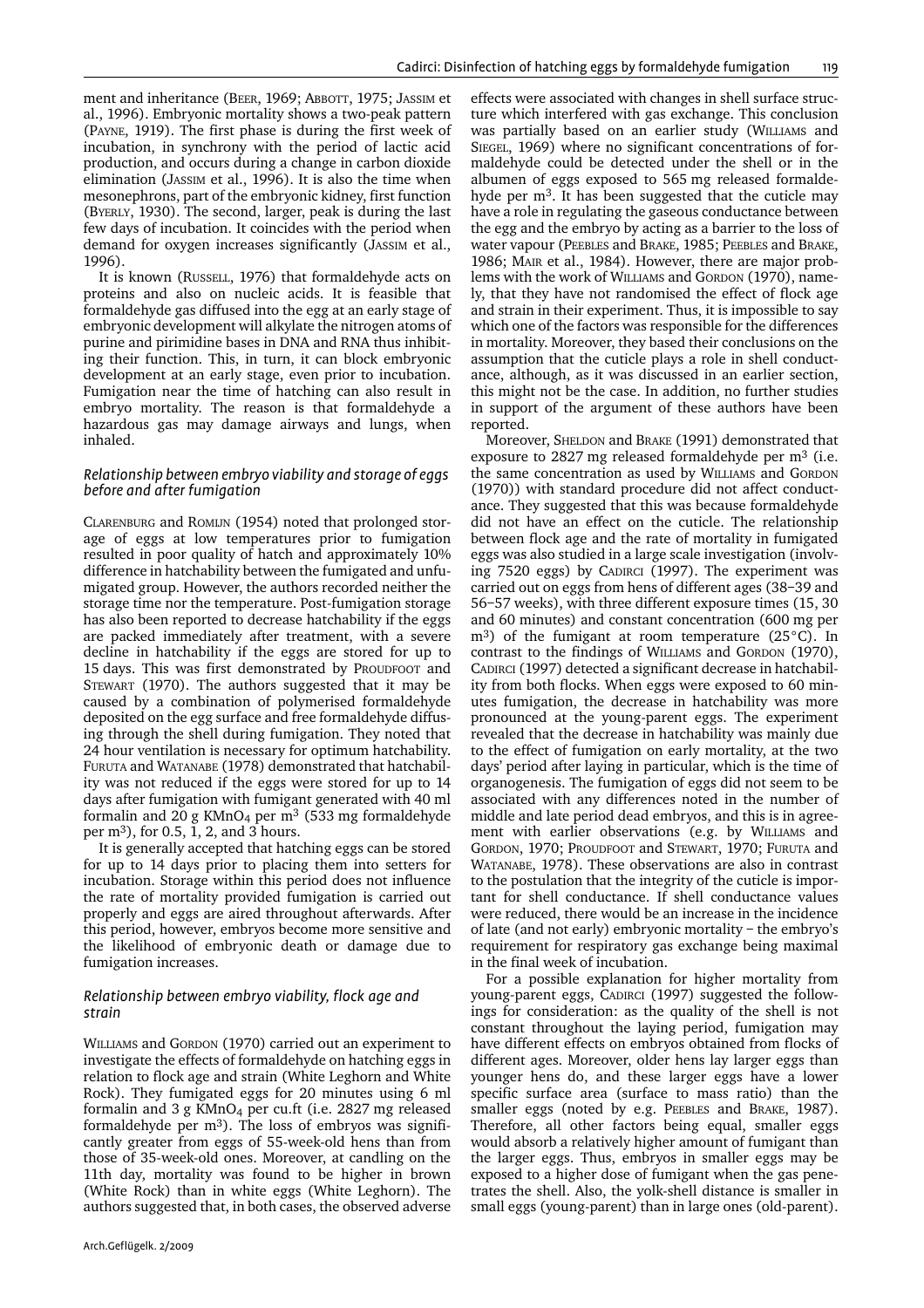Consequently, the fumigant penetrating the shell may reach the germinal disc easier in smaller eggs (CADIRCI, 1997). In addition, according to the results of CADIRCI (1997), eggs from the younger flock have a thinner cuticle than eggs from the older flock. At fumigation, the thicker cuticle of the old-parent eggs absorbs more fumigant, thus restricting the amount of formaldehyde penetrating the shell. Moreover, proportionally more formaldehyde may react with the proteinaceous cuticle of the old-parent eggs, thus its effectiveness would be reduced.

#### *Effect of pre-incubation fumigation*

After separation from the hen at oviposition, the egg is constantly exposed to contaminants such as bacteria, viruses and moulds. Formaldehyde is a surface disinfectant, therefore it is important to destroy microorganisms while they are still on the surface of the egg shell. Once the organisms penetrate the shell, they reach the shell membrane within minutes (BEAN and MCLAURY, 1959; WILLIAMS et al., 1968) and are protected from the fumigant. Thus, fumigation should be performed soon after collection, preferably while the eggs are still warm. Indeed, commercially, hatching eggs tend to be fumigated during transport from the farm to the hatchery and at the hatchery.

Experiments investigating the effects of pre-incubation fumigation on embryo viability were first carried out by WILSON (1951). He used 1.5 ml of formalin and 1.0 g KMnO4 per cu.ft (i.e. 707 mg released formaldehyde per m3), and observed a reduction of 3.9% in hatchability. However, it was not reported whether or not this reduction was statistically significant. Later, LANCASTER et al. (1954) used 22 mg formaldehyde per cu.ft (i.e. 777 mg per m3), a concentration greater than that recommended (i.e. 600 mg per  $m^3$ ) by the Ministry of Agriculture, Fisheries and Food (MAFF) (ANONYMOUS, 1977). The authors reported no damage to the embryo and no reduction in hatchability. The same year, CLARENBURG and ROMIJN (1954) fumigated freshly laid eggs with formaldehyde at a concentration produced by 30 ml formalin added to 20 g KMnO4 per m3 (i.e. 400 mg released formaldehyde per m<sup>3</sup>) and they found no significant difference in hatchability between the unfumigated and fumigated group. Similar findings were reported by TURK (1968), who used 10 g of paraformaldehyde per m<sup>3</sup> (i.e. 600 mg released formaldehyde per  $m^3$ ).

A number of works have been carried out to determine the optimal duration of pre-incubation fumigation. As it was mentioned earlier, in order to kill *S. pullorum* on the shell, fumigation should last for at least 20 minutes (LANCASTER and CRABB, 1953a). SAMBERG and MEROZ (1995) examined the effects of exposure to formaldehyde on embryo mortality, and reported that fumigation for up to 60 minutes does not reduce the viability of hatching eggs. In contrast, CADIRCI (1997) showed that exposure to fumigant for this duration does significantly reduce hatchability. He demonstrated that fumigating eggs prior to incubation for 60 minutes (a period long enough for the gas to diffuse into the egg in a relatively high concentration) can cause serious damage to the differentiating cells, which increases early embryo mortality. He also showed that in the later periods of embryo development, the exposure of eggs to 60 minutes of fumigation did not result in significantly increased mortality.

However, a most recent work using transmission electron microscopy shows that pre-incubation fumigation of eggs for even 20 minutes negatively affects the tracheal epithelial cells of 18-day- old embryos and 1-day-old chick (HAYRETDAG and KOLANKAYA, 2008).

## *Effect of fumigation during incubation*

It is not a common practice to fumigate eggs after setting and literature on the subject is limited. It includes early studies (GWATKIN, 1926 and 1928; BUSHNELL et al., 1929) investigating the effects of formaldehyde on viability, and recommending that eggs should not be fumigated between 24 and 84 hours of incubation. MARCELLUS et al. (1930) reported that developing embryos were particularly sensitive to formaldehyde gas between 24 and 96 hours of incubation, and embryonic mortality increased if exposed during this period. This finding is supported by the work of a number of researchers including INSKO et al. (1941); WILSON (1951) and HARRY (1954). LANCASTER et al. (1954) claimed that the critical period extends up to 120 hours after the setting of the eggs. On the other hand, HARRY and BINSTEAD (1961) suggested that hatchability can be negatively affected by fumigation between 3 and 9 days of incubation. Recommendations that fumigation should not been carried out during this sensitive period of incubation were also published (e.g. STOVER, 1960; HODGETTS, 1987).

## *Effect of fumigation at pipping*

Towards the end of the incubation process (about three days before hatching) in commercially raised avian species, eggs are transferred from setters to a type of incubator called hatcher. In here, newly hatched chicks can easily get infected by microbes even if the eggs were clean (FURUTA and MARUYAMA, 1981). However, the mortality rate of 2-week-old chicks from dirty eggs can be as much as four times that of those from nest-clean eggs (MAULDIN, 1999). Fumigation of eggs immediately after transfer to the hatcher can minimise the number of pathogenic microorganisms and thus increase the number of healthy chicks. Nevertheless, fumigation at this stage of the incubation requires great care because at pipping, the embryo becomes a direct-air-breathing animal (as opposed to the embryo breathing by air exchange through the egg shell). Controlling the temperature and humidity is especially critical at this point of hatching. Levels of moisture too high or too low will interfere with the hatching process and result in increased mortality and/or poor post-hatch performance of chicks. In addition, the time necessary for all chicks to emerge from the eggs may be up to thirty hours. The use of a conventional method of disinfection (e.g. spraying, conventional automatic foggers) would produce humidity levels too high when used on a continuous basis resulting in a smaller percentage of chicks surviving the hatching process, or poor post-hatch performance. However, a gaseous disinfectant such as formaldehyde will not significantly increase the moisture level in the environment. It can also be administered continuously from the time of pipping, when the microorganism bloom occurs up until essentially all the chicks have exited from the eggs.

On the other hand, fumigation with formaldehyde near hatching is associated with the degeneration and disappearance of the epithelial linings of the respiratory tract in chicks (FURUTA et al., 1989). Morphological changes of the epithelium have also been found (SANDER et al., 1995). FAUZIAH et al. (1996) reported that exposure of hatching chicks to 130 ppm formaldehyde vapour during the last 3 days of incubation had adverse effects on the health of chicks. Moreover, ZULKIFLI et al. (1999) reported that exposure of hatching chicks to 23.5 ppm formaldehyde vapour resulted in poor production performance. The physical damage caused by formaldehyde to the avian respiratory system may predispose the animals to increased susceptibility to respiratory disease encountered in the early days of life.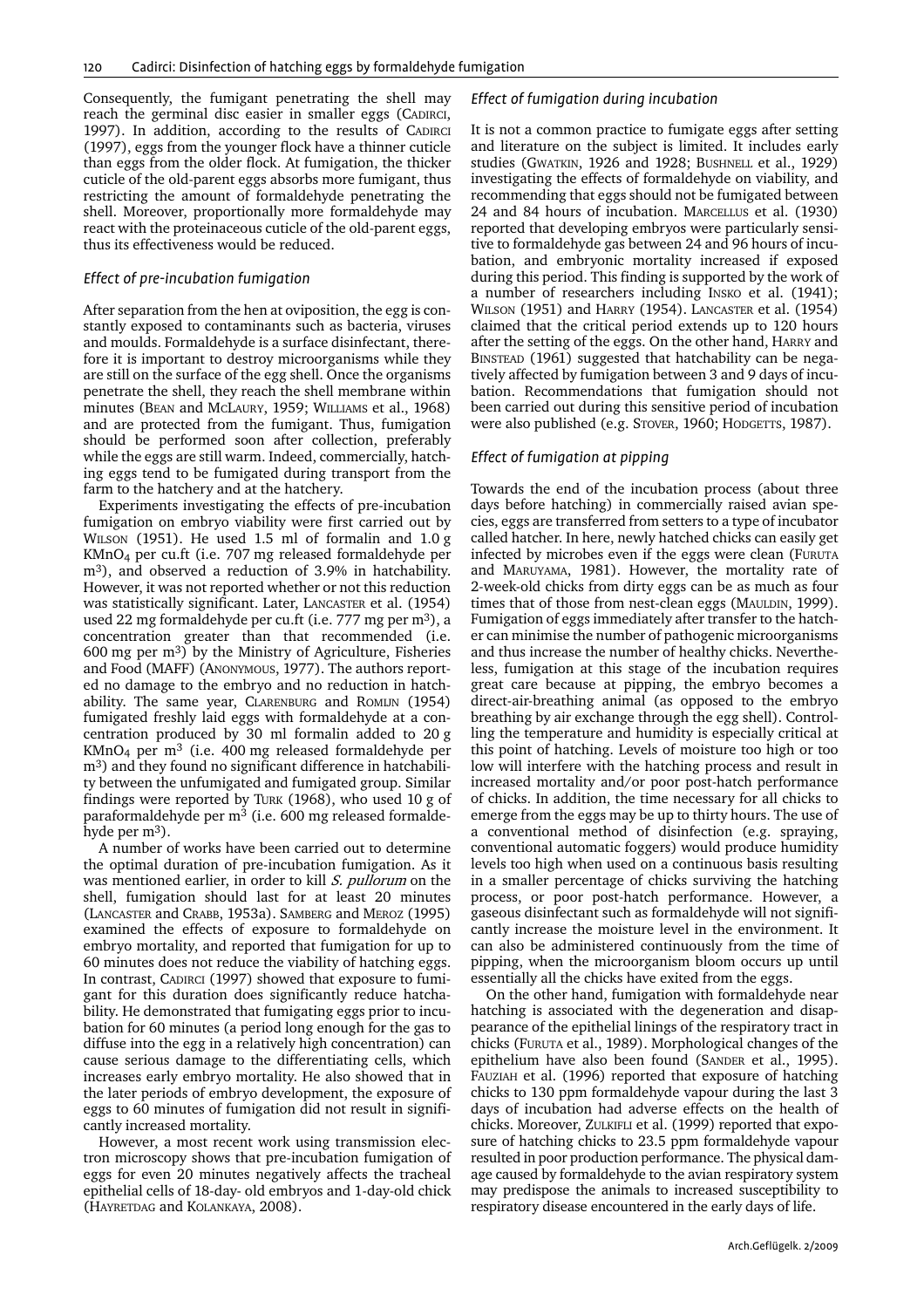## Conclusion

The growth of the poultry industry has led to a rapid increase in the size of individual hatcheries, so that, at any one time, many contain half a million or more eggs. This created new problems such as the spread of disease-causing microorganisms, e.g. the Salmonella species (CASON et al., 1994). Even a low mortality rate of 1–2% would involve a very large number of chicks or poults, with final losses running into millions of Euros over a long period of time.

Reducing contamination of hatching eggs is a priority, and research investigating the fumigation of hatching eggs with formaldehyde gas has clearly demonstrated that this is an effective way of disinfection. However, care must be taken because under-fumigation does not kill the microorganisms, but over-fumigation can kill the chick embryo. Following recommendations for the amount of chemicals, time and duration of fumigation, temperature and level of humidity is of crucial importance. After fumigation, eggs should be allowed to air out for several hours before placing them in the incubator.

Considering the factors influencing the effectiveness of fumigation, the MAFF (Ministry of Agriculture, Fisheries and Food) released a bulletin (ANONYMOUS, 1977) with recommendations for disinfection of hatching eggs. According to this publication, the advisable humidity for effective fumigation is 61-79%, and the following terminal formaldehyde gas concentrations should be achieved:

either (a) 600 mg per m<sup>3</sup> after 20 min at  $21^{\circ}$ C

- or (b) 900 mg per m<sup>3</sup> after 10 min at  $21^{\circ}$ C
- or (c) 230 mg per m3 after 20 min at 37.8°C

These concentrations can be achieved by the reaction of 45 ml 40% formalin solution with 30 g potassium permanganate crystals per m3 or by the heating of 10 g of paraformaldehyde prills per m<sup>3</sup> (ANONYMOUS, 1977).

In addition to the effects of formaldehyde on microorganisms, egg shell, and the developing embryo, formaldehyde gas can potentially become hazardous to human health. Although it was not the objective of this paper to discuss the possible dangers of formaldehyde fumigation to human health, it needs to be mentioned that it is a toxic gas, a strong irritant, a potent sensitizer and a suspected carcinogen. People working with this gas must bear its hazards in mind. CASTEEL et al. (1987) indicated that exposure to formaldehyde gas can damage mucous membranes, resulting in symptoms of eye and skin irritation and respiratory problems such as pulmonary oedema. Therefore, direct contact with formaldehyde should be avoided by the use of gloves and suitable protective clothing, including mask. Moreover, it is recommended that hatchery workers should be screened regularly.

## Acknowledgement

I wish to thank N.H.C. SPARKS for his general comments and advice.

## Summary

Losses due to microbial contamination of hatching eggs in the poultry industry can run into millions of Euros. Fumigation with formaldehyde gas is an effective way of disinfection before and during incubation as well as near hatching. The present paper is a review of the literature on the conditions and effects of formaldehyde fumigation.

In summary: for disinfection against Salmonella species, nest clean eggs should be fumigated prior to incubation at room temperature (25°C) and ambient humidity for at least 20 minutes with a minimum concentration of 600 mg formaldehyde gas per  $m^3$  (i.e. 10 g paraformaldehyde or 45 ml of 40% formalin and 30 g  $KMnO<sub>4</sub>$ ). Fumigation under these conditions kills 99.8% of microorganisms on the shell surface and is not associated with increased embryonic mortality. Fumigation should not be performed during the first 9 days of incubation. Fumigation at pipping may damage the respiratory system of chicks and have adverse effects on the health and production performance. In addition, formaldehyde is also hazardous to human health.

#### Key words

Disinfection, hatching eggs, formaldehyde fumigation

#### Zusammenfassung

#### **Desinfektion von Bruteiern durch Begasung mit Formaldehyde – eine Übersicht**

Die mikrobielle Kontamination von Bruteiern kann den Bruterfolg deutlich reduzieren und hierdurch Kosten im Bereich von Millionen Euro verursachen. Die Begasung mit Formaldehyde sowohl vor als auch während der Brut und kurz vor dem Schlupf stellt eine effektive Desinfektionsmaßnahme dar. Die vorliegende Übersicht stellt den Kenntnisstand zu den Bedingungen und Auswirkungen der Bruteibegasung mit Formladehyde zusammen.

Saubere Bruteier sollten zur Desinfektion gegen Salmonella-Serotypen vor der Bruteinlage bei Raumtemperatur (25°C) und einer normalen relativen Luftfeuchte über 20 Minuten mit einer minimalen Konzentration von 600 mg Formaldehyde-Gas pro m3 (10 g Paraformaldehyde oder 45 ml 40%iges Formalin und 30 g KMnO4) begast werden. Unter diesen Begasungsbedingungen werden 99,8% der Mikroorganismen auf der Schalenoberfläche abgetötet. Die Embryonalsterblichkeit wird hierdurch nicht erhöht. Dagegen sollte während den ersten 9 Bruttagen keine Begasung durchgeführt werden. Eine Begasung während dem Anpicken der Eier kann das Atmungssystem der Küken schädigen und negative Effekte auf die Gesundheit und die Leistungsentfaltung der Küken haben. Es sollte ferner nicht vergessen werden, dass Formaldehyde auch für die menschliche Gesundheit gefährlich ist.

#### **Stichworte**

Desinfektion, Bruteier, Formaldehyde, Begasung

## References

- ABBOTT, U.K., 1975: Identifying causes of problems in hatchability. Poult. Dig. **34**, 446-447.
- ACKLUND, N.R., M.R. HINTON, K.R. DENMEADE, 1980: Controlled formaldehyde fumigation system. Applied. Environ. Microb. **39,** 480-487.
- ANONYMOUS, 1977: Formaldehyde fumigation of incubators and fumigation chambers. In: Incubation and Hatchary Practice. MAFF Leaflet, **148**, 45-47. HMSO, London.
- BAKER, J.R., D.A. BALCH, 1962: A study of organic material of hen's-egg shell. Biochem. J. **82,** 352-361.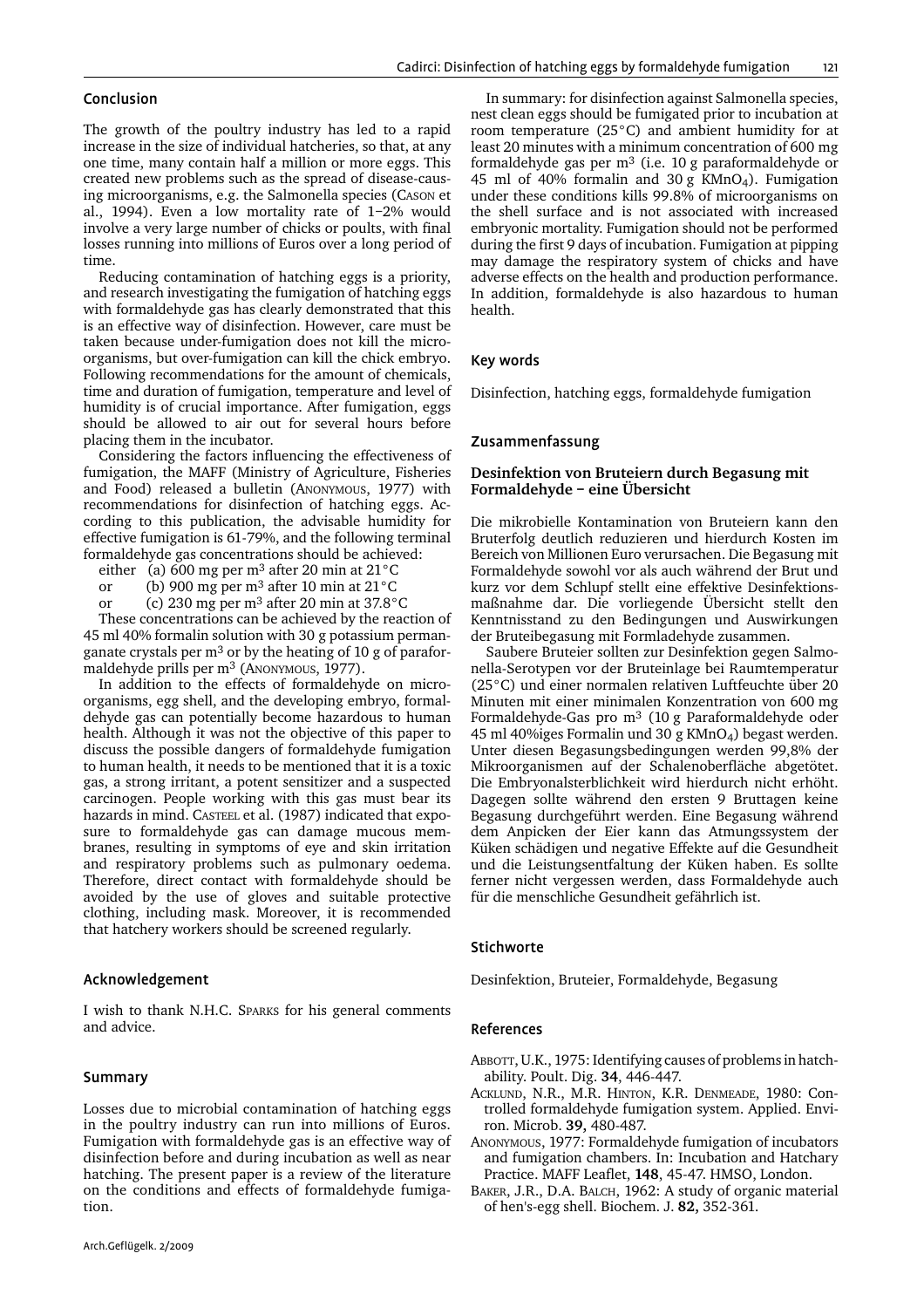- BALL, R.F., V. LOGAN, J.F. HILL, 1975: Factors affecting the cuticle of the egg as measured by intensity of staining. Poult. Sci. **54,** 1479-1484.
- BEAN, K.C., D.W. MCLAURY, 1959: The bacterial contamination of hatching eggs and methods for its control. Poult. Sci. **38,** 693-698.
- BEER, A.E., 1969: A review of the effects of nutritional deficiencies on hatchability. In: The Fertility and Hatchability of the Hen's Egg, eds. T.C. Carter and B.M. Freeman, 93-108. Oliver and Boyd, Edinburgh, UK.
- BOARD, R.G., 1982: Properties of avian eggshells and their adaptive value. Biol. Rev. **57,** 1-28.
- BOARD, R.G., N.A. HALLS, 1973: The cuticle: a barrier to water and particle uptake by the shell of the hen's egg. Br. Poult. Sci. **14,** 69-97.
- BRASWELL, J.R., D.R. SPINER, R.K. HOFFMAN, 1970: Adsorption of formaldehyde by various surfaces during gaseous decontamination. Appl. Microbiol. **20,** 765-769.
- BRONKHORST, J.J., 1933: Physical, chemical, and physiological study of high and low hatching lines of single comb White Leghorns. Ph.D. Thesis, Cornell University. In: The hatchability of chicken eggs as influenced by environment and heredity. Monograph, 1st revision 1967, ed. W. Landauer, 213-215. Storrs Agricultural Experiment Station, University of Connecticut, Storrs, CT.
- BRUCE, J., A.L. JOHNSON, 1978: The bacterial flora of unhatched eggs. Br. Poult. Sci. **19,** 681-689.
- BUSHNELL, L.D., L.P. PAYNE, C.J. COON, 1929: Fumigation of forced-draft incubators. J. Am. Vet. Med. Assoc. **75,** 611-625.
- BYERLY, T.C., 1930: Time of occurrence and probable causes of mortality in chick embryos. P. 4th World. Poult. Congr. 178-186.
- CASON, J.A., N.A. COX, J.S. BAILEY, 1994: Transmission of Salmonella typhimurium during hatching of broiler chicks. Avian Dis. **38**, 583-588.
- CADIRCI, S., 1997: The effect of fumigation regimens on shell structure and embryo viability. M.Sc. Thesis, University of Glasgow.
- CLARENBURG, A., C. ROMIJN, 1954: The effectiveness of fumigation with the formaldehyde-potassium permanganate and the influence on the hatchability. P. 10th World. Poult. Congr. 214-217.
- CASTEEL, J.H., R.J. VERNON, E.M. BAILEY, JR., 1987: Formaldehyde: Toxicology and hazards. Vet. Hum. Toxicol. **20**(1), 31-33.
- EDWARDS, C.L., 1902: The physiological zero and the index of development for the egg of the domestic fowl. Am. J. Physiol. **6,** 351-397.
- EKELENBURG, H.P., 1991: An innovative approach to formaldehyde disinfection. Misset World Poult. **7,** 28-29.
- EKELENBURG, H.P., 1993: Aspects of formaldehyde. Int. Hatch. Pract. **32,** (1) 11-13.
- ELIBOL, O., A. UYSAL, S. ERTAS, 2003: The effect of preincubation fumigation with different formaldehyde fumigation concentrations and periods on hatchability of chicken eggs. J. Agr. Sci. **9**, 9-12.
- EYAL-GILADI, H., S. KOCHAV, 1976: From cleavage to primitive streak formation: A complementary normal table and a new look at the first stages of development of the chick. 1. General morphology. Dev. Biol. **49,** 321-337.
- FAUZIAH, O., M.D. PURTON, S.E. SOLOMON, 1996: Scanning electron microscopy of the respiratory epithelium of chicks fumigated with formaldehyde vapour. Br. Poult. Sci. **37**, 563-570.
- FRAENKEL-CONRAT, H., M. COOPER, H.S. OLCOTT, 1945: The reaction of formaldehyde with proteins. J. Am. Chem. Soc. **67,** 950-954.
- FUNK, E.M., H.V. BIELLIER, 1944: The minimum temperature for embryonic development in the domestic fowl (Gallus domesticus). Poult. Sci. **23,** 538-540.
- FURUTA, K., S. MARUYAMA, 1981: Bacterial contamination on eggs during incubation and hatching, and of fluffs of newly-hatched chicks. Br. Poult. Sci. **22,** 247-254.
- FURUTA, K., S. SATO, 1977: Studies on the disinfection of hatching eggs. I. The effect of formaldehyde fumigation on bacteria contaminating the egg shell surface. Jpn. Poult. Sci. **14**, 27-32.
- FURUTA, K., K. WATANABE, 1978: Studies on the disinfection of hatching eggs. III. Hatchability of eggs disinfected by formaldehyde or certain kinds of disinfectant solution. Jpn. Poult. Sci. **15**, 25-30.
- FURUTA, K., K. NAKAMURA, T. TANIGUCHI, M. IMAI, 1989: Effect of formaldehyde vapour fumigation at hatching on the respiratory tracts of a newly hatched chick. Jpn. Poult. Sci. **26**, 108-113.
- GROSSMAN, L., S.S. LEVINE, W.S. ALLISON, 1961: The reaction of formaldehyde with nucleotides and T2 bacteriophage DNA. J. Mol. Biol. **3,** 47-60.
- GWATKIN, R., 1926: Some experiments on the disinfection of eggs and incubators. Rep. Ontario Vet. Coll. 58-65.
- GWATKIN, R., 1928: The disinfection of incubators with formaldehyde during hatching. Rep. Ontario Vet. Coll. 53-55.
- HABEEB, A.F.S.A., R. HIRAMOTO, 1968: Reactions of proteins with glutaraldehyde. Arch. Biochem. Biophys. **126**, 16-26.
- HARRY, E.G., 1954: The influence of certain chemico-physical characteristics of formaldehyde on its use as a disinfectant. P. 10th World. Poult. Congr. 217-222.
- HARRY, E.G., J.A. BINSTEAD, 1961: Studies on disinfection of eggs and incubators: V. The toxicity of formaldehyde to the developing embryo. Br. Vet. J. **117,** 532-539.
- HAYRETDAG, S., D. KOLANKAYA, 2008: Investigation of the effects of pre-incubation formaldehyde fumigation on the tracheal epithelium of chicken embryos and chicks. Turk. J. Vet. Anim. Sci. **32,** 263-267.
- HODGETTS, B., 1987: Using formaldehyde on farms and in hatcheries. Int. Hatch. Pract. **1,** (6) 21.
- HUGO, W.B., A.D. RUSSELL, 1992: Types of Antimicrobial Agents. In: Principles and Practice of Disinfection, Preservation and Sterilization, eds. A.D. Russell, W.B. Hugo and G.A.J. Ayliffe, 7-88. Blackwell Scientific Publications, London.
- INSKO, W.M., W.M. DEWEY, G. STEELE, C.M. HINTON, 1941: Effect of formaldehyde fumigation on mortality of chick embryos. Kentucky Agricultural Experimental Station Bulletin, **416,** 119-138.
- JASSIM, E.W., M. GROSSMAN, W.J. KOOPS, R.A.J. LUYKX, 1996: Multiphasic Analysis of Embryonic Mortality in Chickens. Poult. Sci. **75**, 464-471.
- KAYAR, S.R., G.K. SNYDER, G.F. BIRCHARD, C.P. BLACK, 1981: Oxygen permeability of the shell and membranes of chicken eggs during development. Respir. Physiol. **46,** 209-221.
- LANCASTER, J.E., W.E. CRABB, 1953a: Studies on disinfection of eggs and incubators: I. The survival of Salmonella pullorum, thompson and typhi-murium on the surface of the hen's egg and on incubator debris. Br. Vet. J. **109,** 139-148.
- LANCASTER, J.E., W.E. CRABB, 1953b: Studies on disinfection of eggs and incubators: II. The value of formaldehyde gas with particular reference to the concentration resulting from the addition of formalin to potassium permanganate. Br. Vet. J. **109,** 390-397.
- LANCASTER, J.E., R.F. GORDON, E.G. HARRY, 1954: Studies on disinfection of eggs and incubators: III. The use of form-